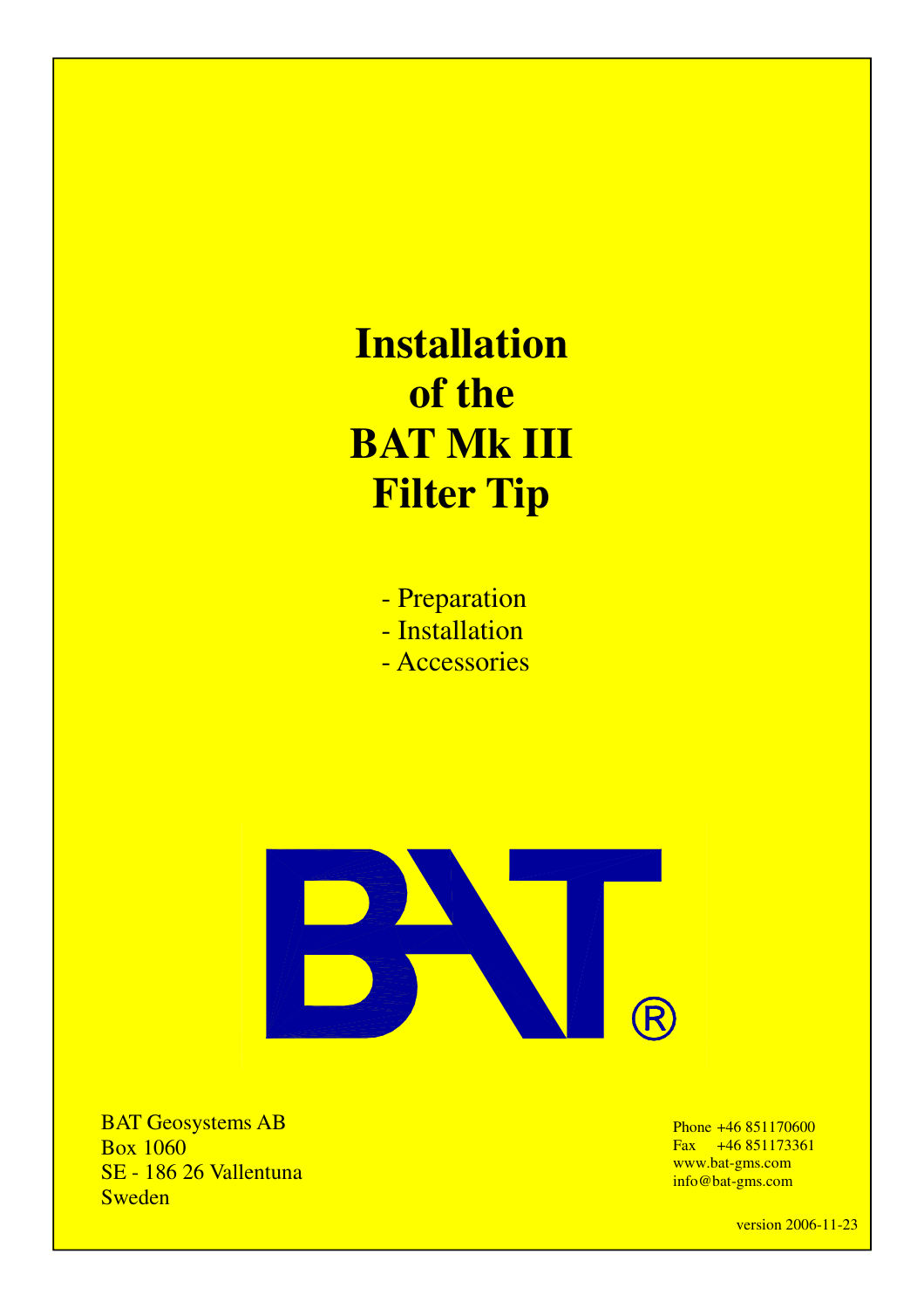

## **Contents**

|                                                    | page         |
|----------------------------------------------------|--------------|
| Preparations                                       |              |
| Installation                                       |              |
| Installation force & Disturbance effects           | $\mathbf{z}$ |
| Accessories                                        | 4            |
| APPENDIX 1 Preparation of BAT MKIII Vadose         | $\sim$       |
| <b>APPENDIX 2 Installation of BAT MKIII Vadose</b> | h            |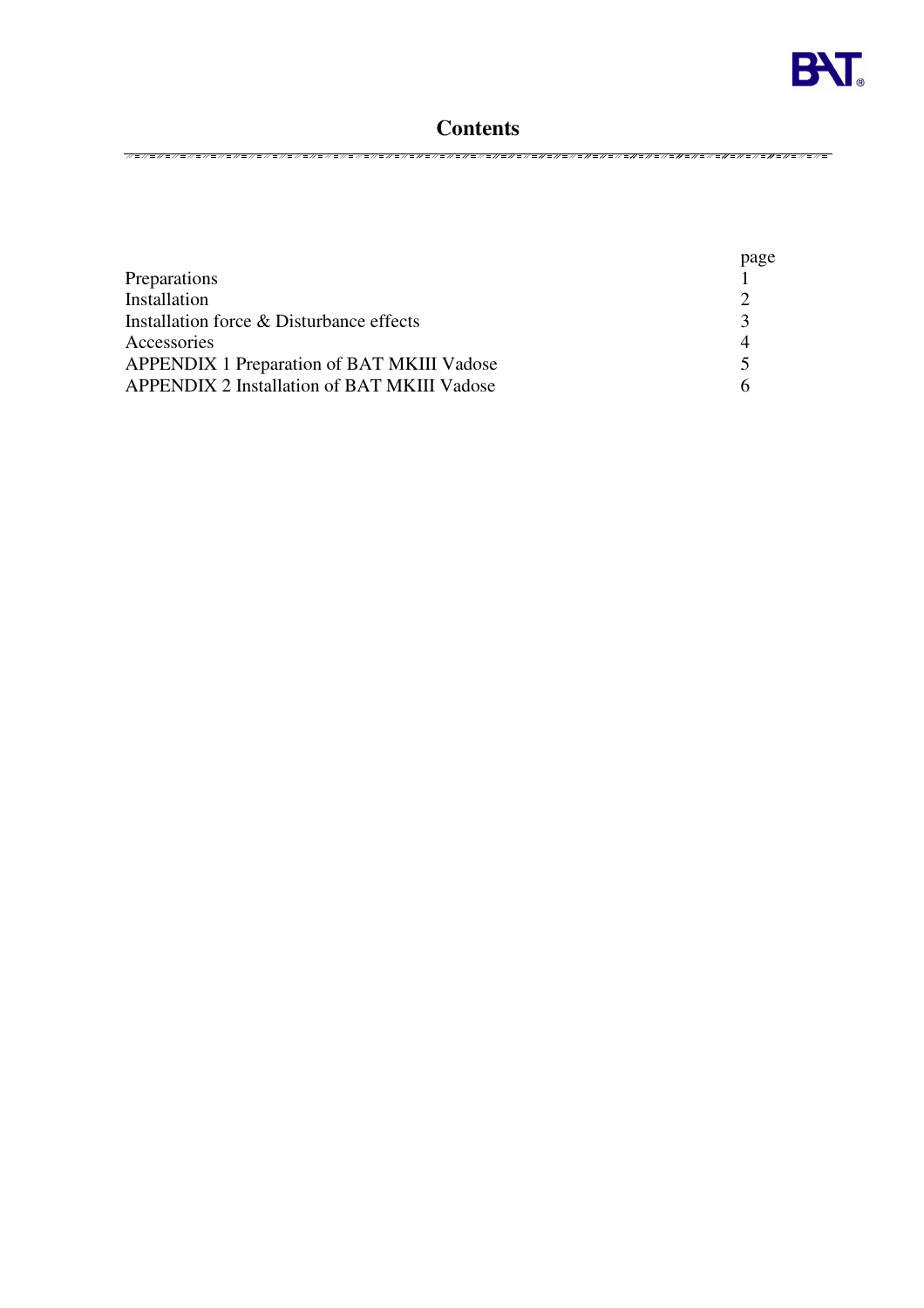

# **Preparations**

**!! For instruction on BAT MKIII Vadose, see Appendix 1&2 !!**

- Fit a yellow needle to the syringe
- Fit the centraliser to the filter tip
- Lower the filter tip into a bucket containing deaired water until that the filter is below the water surface
- Connect the syringe via the centraliser and penetrate the rubber septa.
- Use the syringe to draw out the air to water saturate the filter tip. Draw a total volume of 40 ml water trough the filter tip, i.e. equal to two syringe volumes.
- Finally, when pulling out the needle, you shall maintain a suction in the syringe to expell any trapped air at the top of the filter tip.
- Let the filter tip remain submerged until time for installation

**NOTE!** The BAT MKIII filter tip must **not** be boiled to get saturated!



**The BAT MKIII Std can tolerate an installation up to 25kN in fine grained soils.**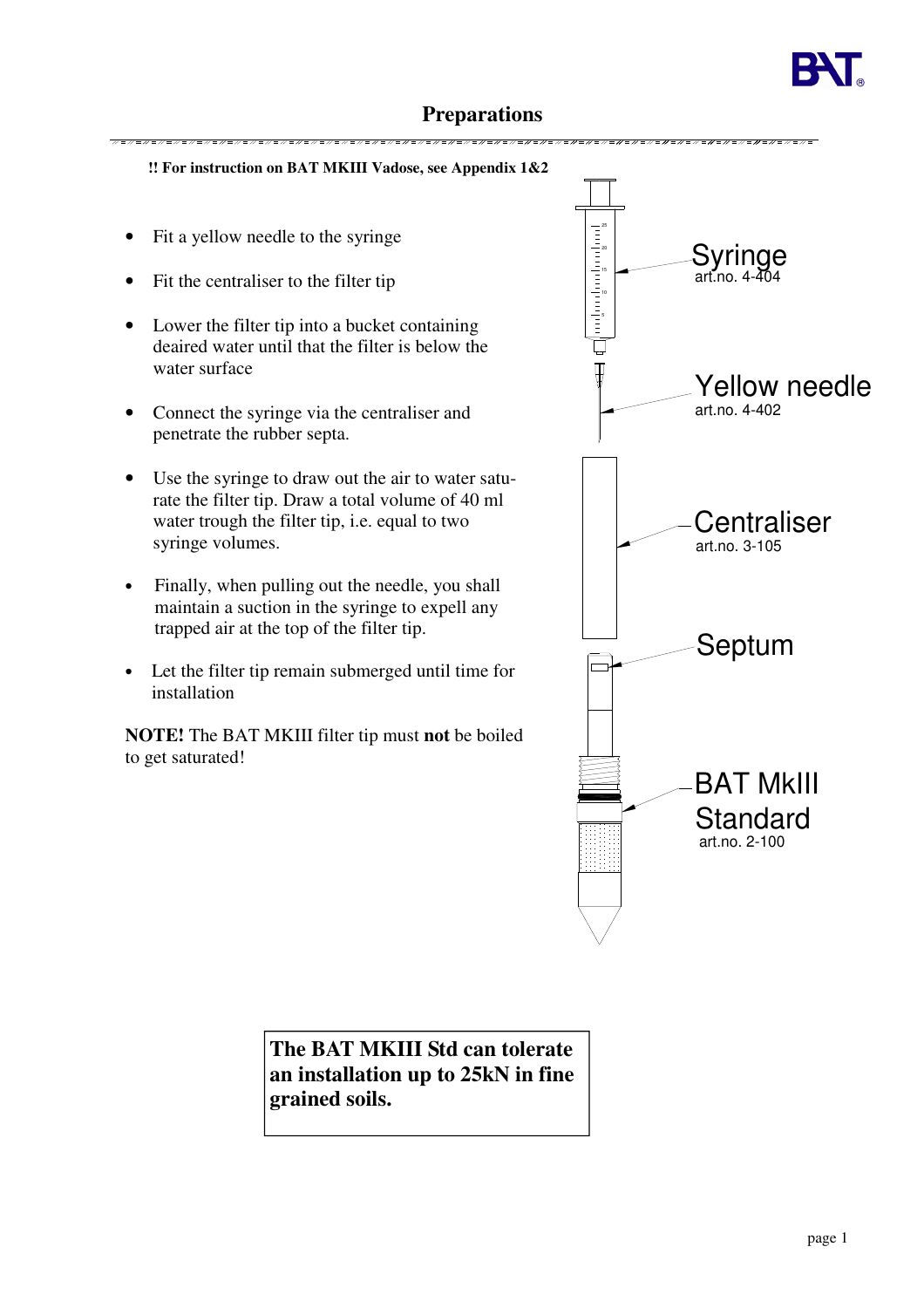# **Installation**

### **!! For instruction on BAT MKIII Vadose, see Appendix 1&2 !!**

Depending on the soil, you can use several different installation methods. The most common method for the Swedish soil conditions is simply "push in"-installation using an ordinary drill rig. In harder soils predrilling may be required.

- Clean the inside of the adapter pipe and the 1" extension gas pipes. It is recommended to use galvanized pipes.
- Pre-drill the harder top soil layers.
- It is recommended to fill the pre-drilled hole with water.
- Screw the filter tip into the 1"-adapter pipe. Hand tighten, no tools are needed! Let the filter tip remain submerged while doing this.
- If using a rig for the installation, place the bucket under the chuck of the rig. Attach an extension pipe to the chuck and screw it together with the adapter pipe always keeping the filter tip submerged. After this, quickly, remove the bucket and commence the installation. Do not rotate the pipe during installation which may damage the filter.
- Use extension pipes as many as needed and remember to apply some kind of thread sealing agent to prevent leakage of water into the pipe. This may for example cause problem wintertime in colder climates.
- Note date, depth and location of the installation. Add 3cm (1,2") to the total length of installed pipe (the distance between end of pipe and the filter tips intake). If using the special measure tape (#3-106), no compensation is needed.
- Seal the top end of pipe either by using a cap or the specially designed protective housing (#3-207).



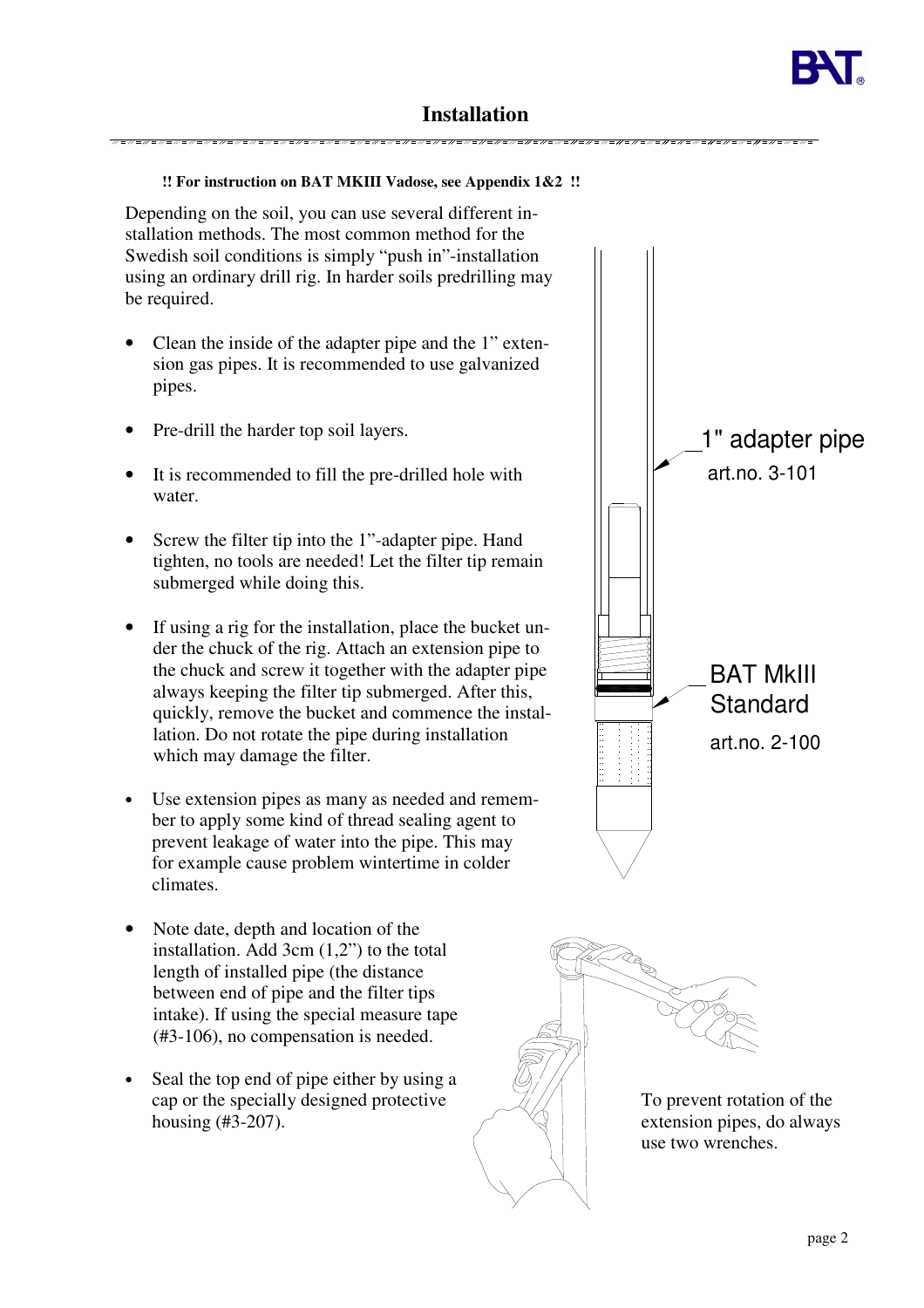### **Installation force & Disturbance effects**

### **Installation Force**

In case the BAT Filter Tip is installed using ordinary 1"-gas pipes, the allowable installation force is normally limited by the strength of the pipe couplings.

The BAT MKIII Std Tip can sustain a static installation force of 25 kN in fine grained soils.

The BAT MKIII SS Tip (stainless steel) can tolerate a static installation force of 80 kN in fine grained soils. This filter tip also be installed by using light dynamic equipment.

### **Dissipation of pore pressures, caused by disturbance during installation**

When the BAT Filter Tip is pushed into the soil, excess pore pressures will be generated due to the disturbance of the soil.

In soft clays, normally high excess pore pressures are generated. On the contrary, in silts and fine sands it can happen that the installation of the filter tip generates a negative pore pressure response, due to dilatancy effects in these types of soil.

The time needed for dissipation of these disturbance effects on the original pore pressure situation varies with the type soil. In soft, high plastic clay it may take up to 5 to 7 days until the original pore pressure situation is restored. In silts and sands, on the other hand, the dissipation of the disturbance effects from the installation of the BAT Filter Tip is much quicker.

The process of dissipation of excess pore pressures can be monitored by the BAT Pore Pressure sensor. In addition this type of monitoring provides valuable information about the character of the soil, surrounding the filter tip.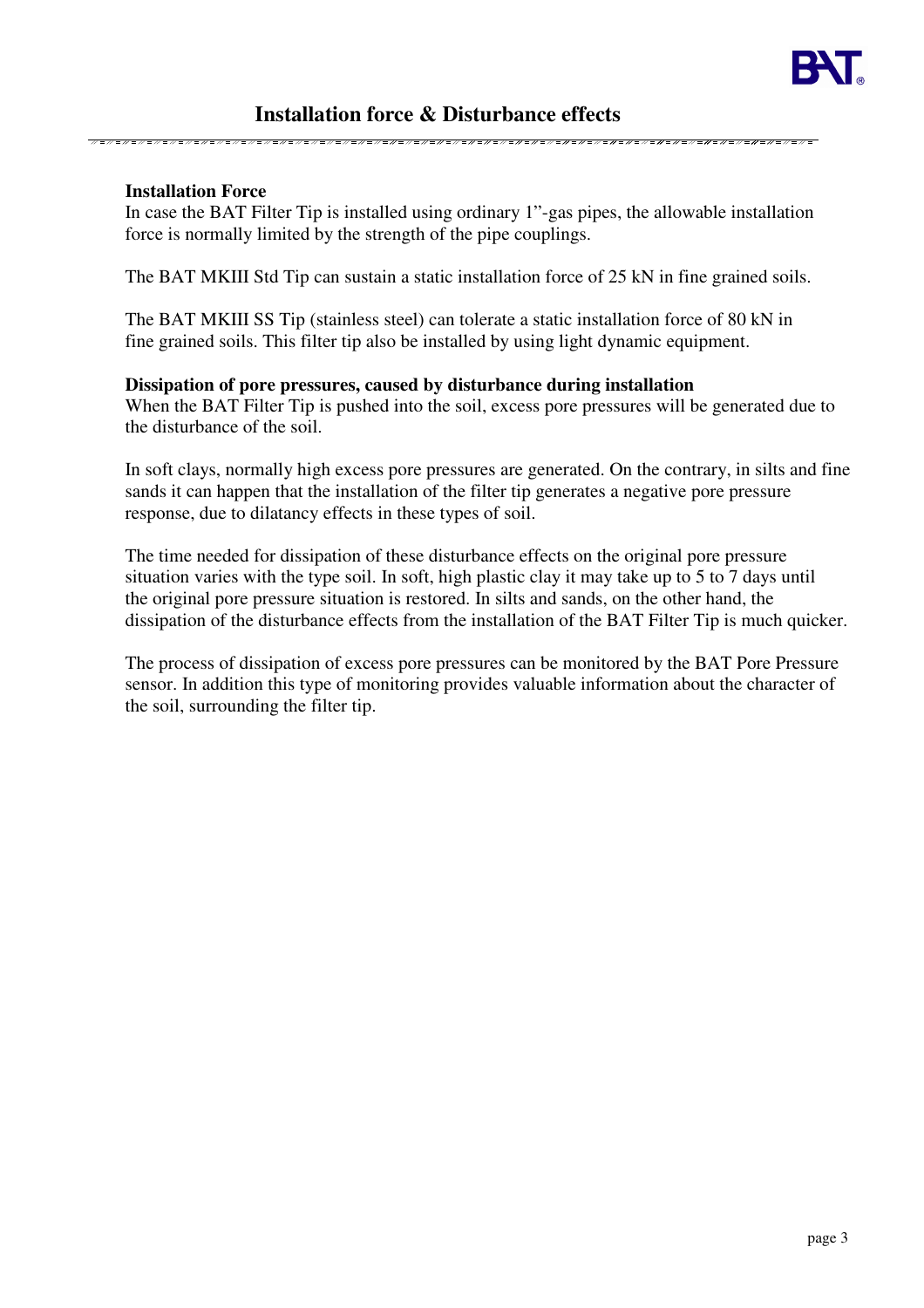

## **Accessories**



Measure tape to determine installation depth of the BAT Filter Tip. (art.no. 3-106)

Protective housing for the cable and battery unit. (art.no. 3-207)

BAT Geosystems AB Box 1060 SE -186 26 Vallentuna Sweden

phone +468 51170600 fax  $+468\,51173361$ www.bat-gms.com info@bat-gms.com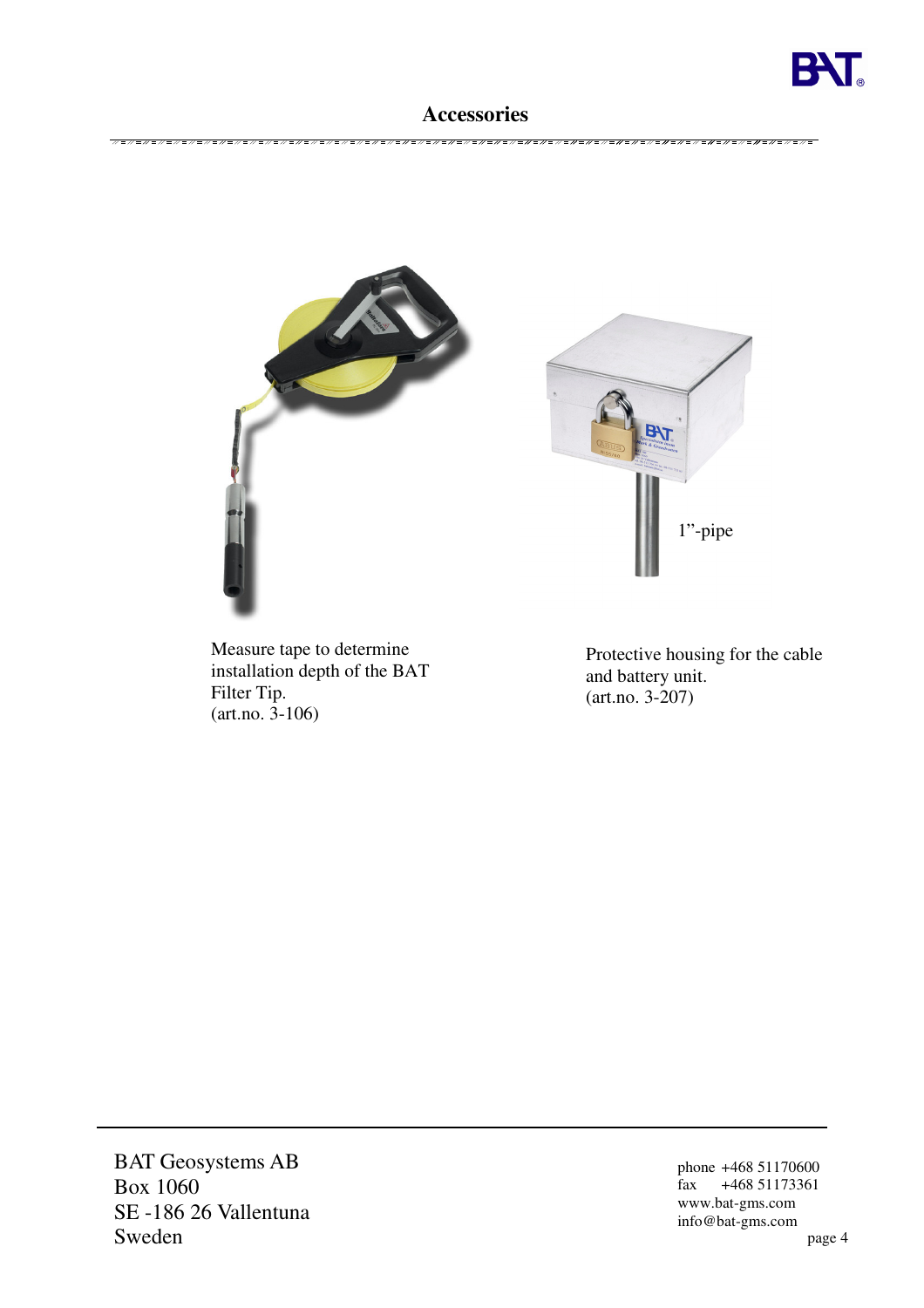

BAT MkIII Vadose Filter Tip (2-102).

### **ASSEMBLY**

1) Assemble the Rubber seals and the Tip. Put a few drops of water on the rubber seals to reduce friction. Ceramic Filter onto the axle of the

use any tools, finger-tight is enough Over-tightening may damage the filter. (n.b. fairly strong fingers are needed)! inner thread of the. Body. DO NOT 2) Screw the Tip into the inner

WATER SATURATION OF FILTER TIP

1) Lower the Filter Tip into a bucket, containing clean de-aired water.

2) Fit a yellow needle to a 20 ml syringe.

and penetrate the rubber septa (see 3) Connect the syringe via the centralizer instruction on Page 1.)

4) Use the syringe for drawing water through the Ceramic Filter and the Filter Tip.

through the ceramic filter and the Filter Tip. 5) Draw a total volume of approx. 15ml

MAINTAINING THE SUCTION in the syringe. procedure by SLOWLY PULLING OUT 6) IMPORTANT! Finish the water saturation the needle, while SIMULTANEOUSLY

7) Maintain the Filter Tip submerged in water until installation in soil.